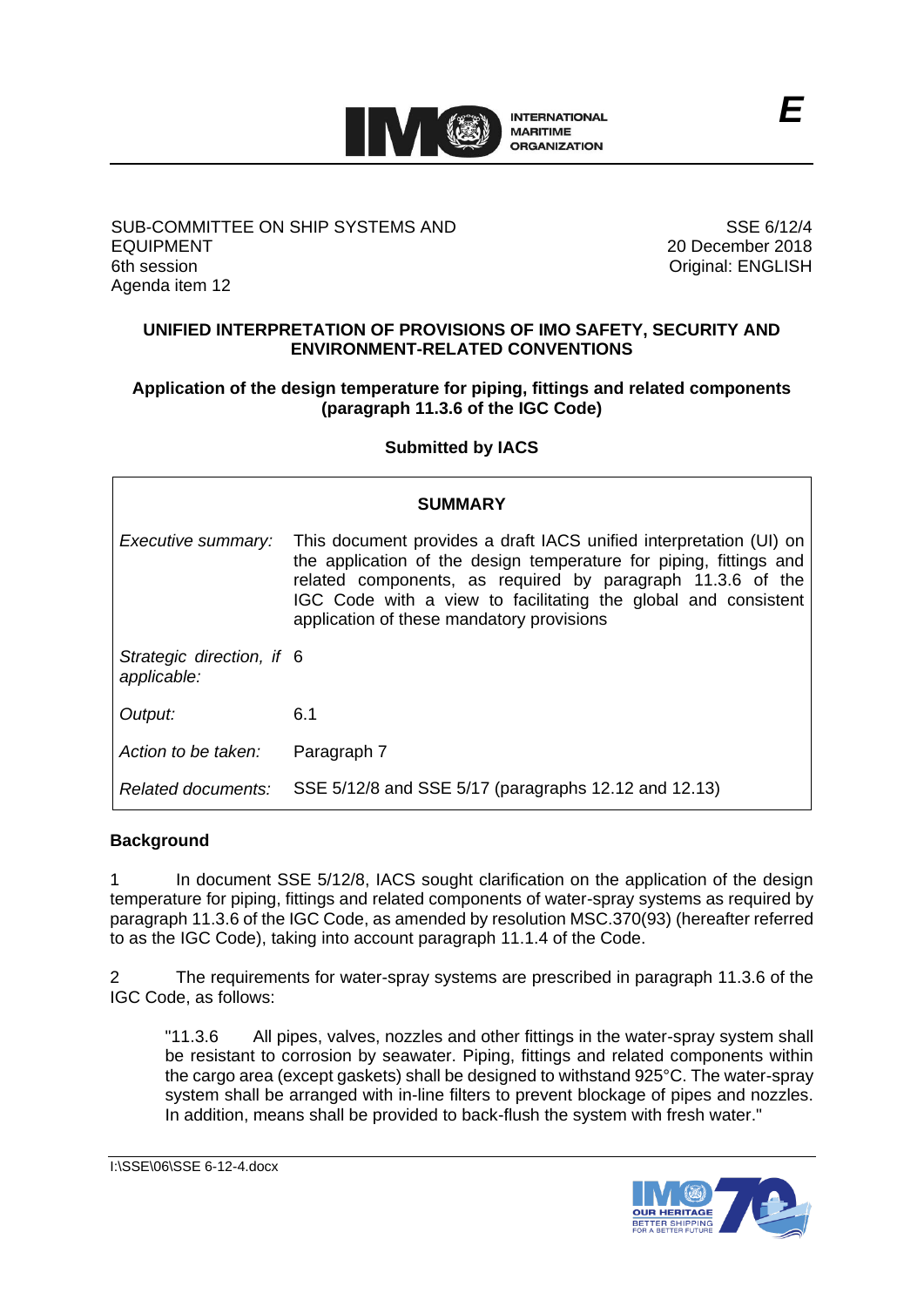The definition of "cargo area" is provided in 11.1.4 of the IGC Code, as follows:

"11.1.4 For the purposes of firefighting, any weather deck areas above cofferdams, ballast or void spaces at the after end of the aftermost hold space or at the forward end of the forwardmost hold space shall be included in the cargo area."

3 In this regard, the question had been raised as to whether the weather deck areas above "F.O. tanks" were regarded as part of the "cargo area" and, consequently, whether the piping, fittings and related components of a water-spray system in such an area were to be designed to withstand 925°C.

4 Having agreed that pipes, valves, nozzles and other fittings in water-spray systems on weather deck areas above fuel oil tanks at the after end of the aftermost hold space or at the forward end of the forwardmost hold space should be designed to withstand 925°C, the Sub-Committee invited IACS and other interested delegations to note the above agreement with a view to submitting a draft UI to the next session (SSE 5/17, paragraph 12.13).

#### **Proposal**

5 Based on the outcome of SSE 5, IACS submits for the Sub-Committee's consideration the draft IACS UI provided in the annex to this document.

6 If the Sub-Committee agrees with the draft IACS UI, IACS is of the view that the finalized version will be applied to ships contracted for construction on or after [1 January 2020], unless IACS members are provided with written instructions to apply a different interpretation by the Administration on whose behalf they are authorized to act as a recognized organization.

#### **Action requested of the Sub-Committee**

7 The Sub-Committee is invited to consider the proposal in paragraphs 5 and 6 above and the draft IACS UI, as set out in the annex, and take action, as appropriate.

\*\*\*